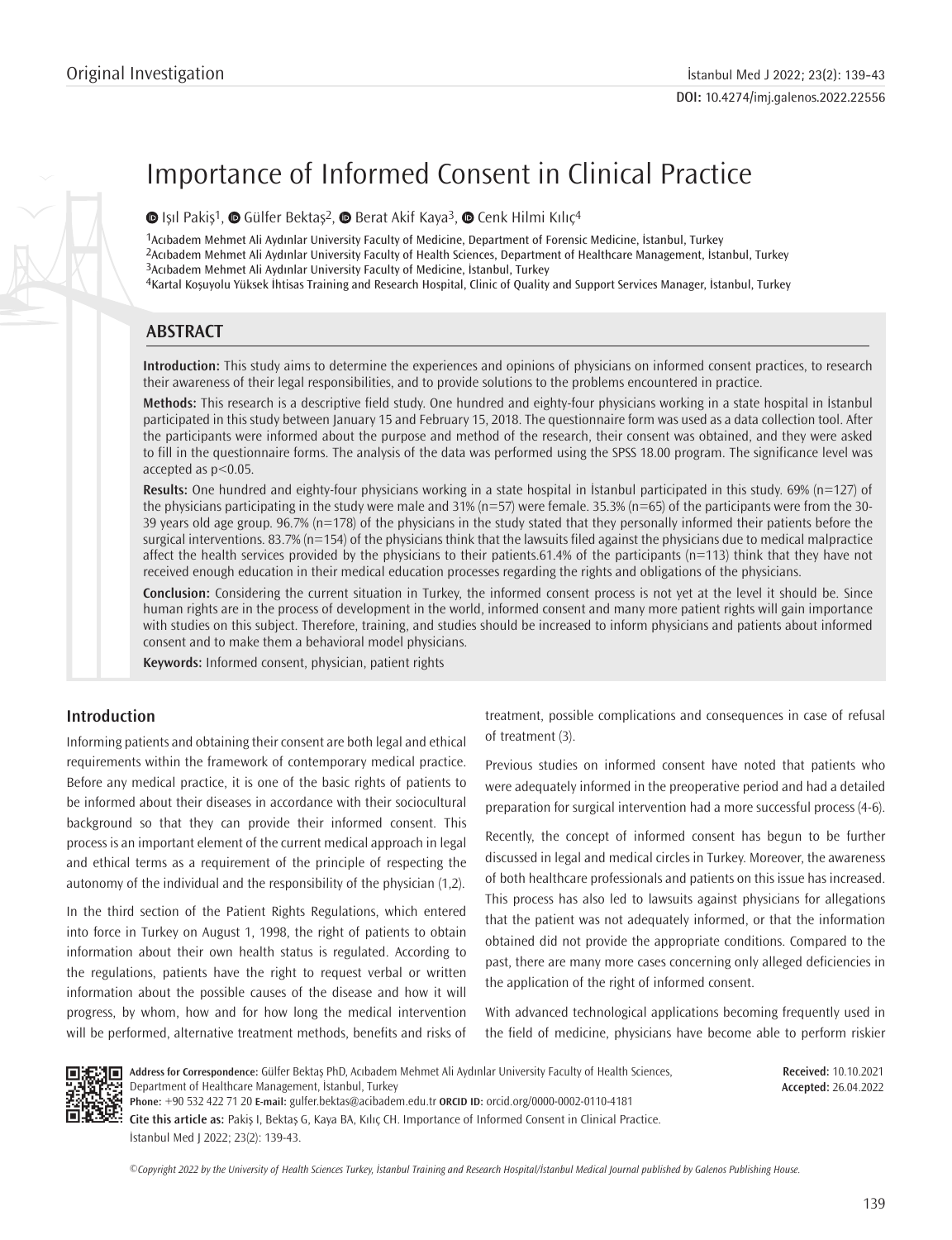interventions. Additionally, the expectations of patients from these applications have increased. Physicians face more complaints due to these high expectations and increased awareness. If physicians are familiar with the legal regulations in their fields, manage the informed consent process correctly, show sufficient care, and spend sufficient time on patients in the process, the problems in this area will be minimized.

The aim of this study is to determine the experiences and opinions of physicians on informed consent practices, to research their awareness of their legal responsibilities, and to provide solutions to the problems encountered in practice.

## **Methods**

This research is a descriptive field study designed to determine the experiences and opinions of physicians on informed consent practices and to investigate their awareness of their legal responsibilities.

One hundred and eighty-four physicians working in a state hospital in İstanbul participated in this study between January and February 2018. The questionnaire form was used as a data collection tool. After the participants were informed about the purpose and method of the research, their consent was obtained, and they were asked to fill in the questionnaire forms.

The questionnaire form consisted of four parts. The first part consists of 6 questions about the sociodemographic characteristics of the participating physicians. The second part consists of 11 questions about the physicians-way of obtaining informed consent, whether they received training on informed consent and their opinions on the legal consequences of informed consent. The third part consists of 8 questions about the attitudes of physicians during the informed consent process. The fourth and final part consists of 9 statements about their views on informed consent.

The study was approved by the Acıbadem Mehmet Ali Aydınlar University Local Ethics Committee (approval number: 2018-1-37, date: 11.01.2018).

#### **Statistical Analysis**

Data were analyzed using the SPSS 18.0 package program. Statistical analyses were conducted with frequencies, percentages and the  $\chi^2$ -test. A p-value less than 0.05 was accepted as significant.

#### **Results**

One hundred and eighty-four physicians working in a state hospital in İstanbul participated in this study between January and February 2018.  $69\%$  ( $n=127$ ) of the physicians participating in the study were male and 31% (n=57) were female. The age groups of the participants were analyzed in five groups- 25-29, 30-39, 40-49, 50-59, and 60+ years old. Thirty-39 years old age group was the largest group. 35.3% (n=65) of the participants were from the 30-39 years old age group. Of the physicians participating in the study, 72.8% (n=134) were specialists, 25.5% (n=47) were residents and 1.6% (n=3) were general practitioners. The years of work experience of the participants were analyzed in four groups-0-10, 11-20, 21-30, and 30+ years. Participants were most commonly within the 0-10-year group, with 41.8% (n=77), in terms of working time in the profession. The sociodemographic characteristics of the participants are in Table 1.

96.7% (n=178) of the physicians in the study stated that they personally informed the patients before the surgical interventions. The behavior of the physicians when having patients sign the consent form is shown in Table 2.

The views of the physicians on the implementation of the informed consent procedure are shown in Table 3.

52.2% (n=96) of the physicians believe that obtaining informed consent from the patients before surgical interventions will protect the

| Table 1. Sociodemographic characteristics of the physicians |
|-------------------------------------------------------------|
| participating in the study                                  |

|                                 | $\mathsf{n}$   | %    |
|---------------------------------|----------------|------|
| Gender                          |                |      |
| Male                            | 127            | 69   |
| Female                          | 57             | 31   |
| Age                             |                |      |
| $25 - 29$                       | 51             | 27.7 |
| 30-39                           | 65             | 35.3 |
| 40-49                           | 47             | 25.5 |
| 50-59                           | 17             | 9.2  |
| $60+$                           | $\overline{4}$ | 2.2  |
| <b>Title</b>                    |                |      |
| Specialist                      | 134            | 72.8 |
| Resident                        | 47             | 25.5 |
| General practitioner            | $\overline{3}$ | 1.6  |
| Years of work experience        |                |      |
| $0 - 10$                        | 77             | 41.8 |
| $11 - 20$                       | 59             | 32.1 |
| $21 - 30$                       | 23             | 12.5 |
| $30+$                           | $\overline{7}$ | 3.8  |
| Specialty                       |                |      |
| Department of surgical sciences | 96             | 52.2 |
| Department of medical sciences  | 85             | 46.2 |
| Department of basic sciences    | $\overline{2}$ | 1.1  |

#### **Table 2. The behavior of the physicians about having patients sign the consent form**

|                                                                                           | n                        | $\%$           |
|-------------------------------------------------------------------------------------------|--------------------------|----------------|
| Please mark the appropriate option for you below                                          |                          |                |
| I read the consent form out loud to patients, patients sign it<br>themselves.             | 50                       | 27.2           |
| I have patients read the consent form, patients sign it<br>themselves.                    | 107                      | 58.2           |
| I have nurses read the consent form out loud to patients,<br>patients sign it themselves. | $\overline{\phantom{a}}$ | 11             |
| I have patients sign the consent form without having it read.                             | 12                       | 6.5            |
| I have relatives of patients sign the consent form instead of<br>patients themselves      | $\mathbf{1}$             | 0 <sub>5</sub> |
| Other hospital staff have the consent form signed                                         | 9                        | 4.9            |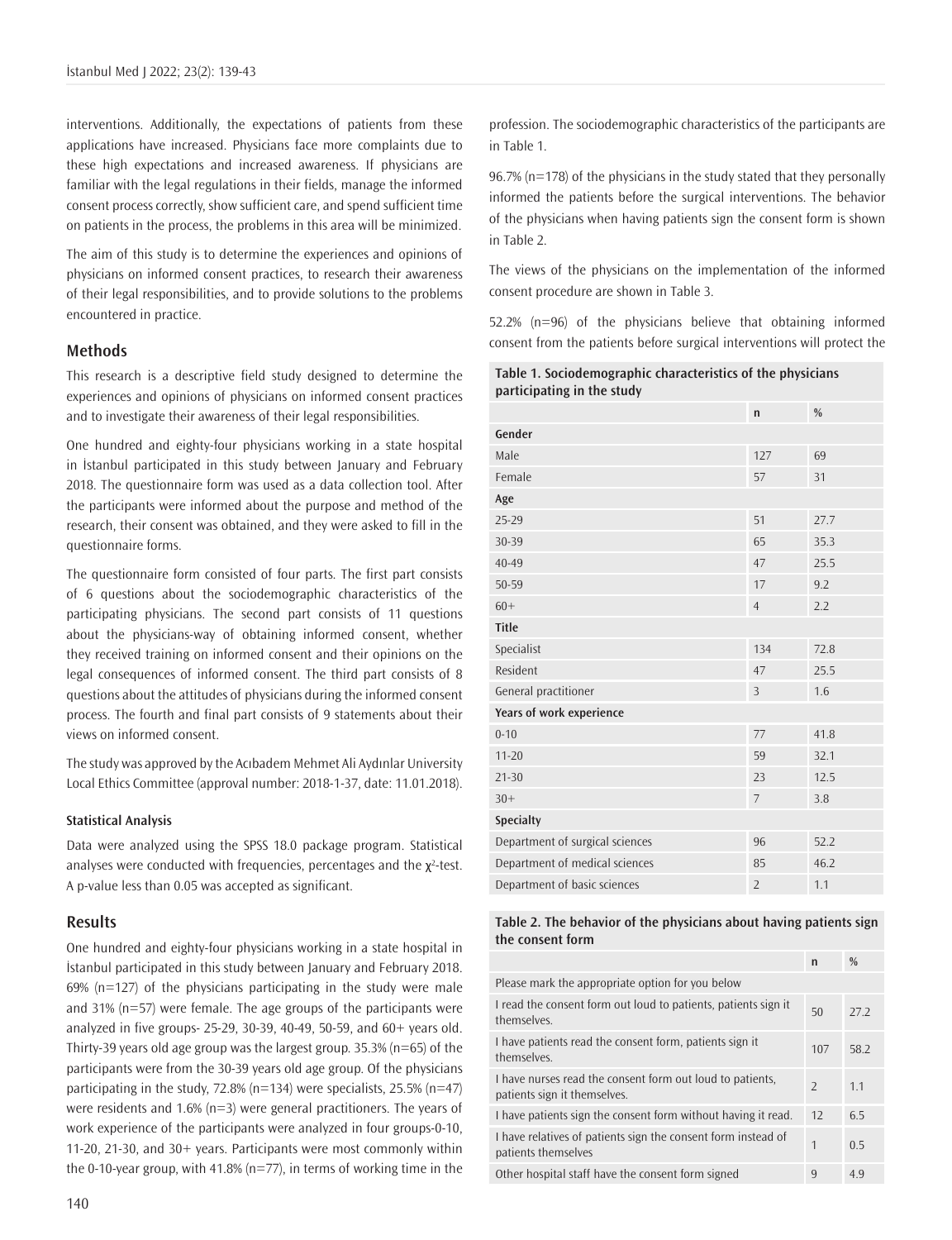#### **Table 3. The views of physicians on the implementation of the informed consent procedure**

**Do you think the informed consent procedure is implemented correctly in Turkey? If not, what do you think is the reason for this?**

**n %**

| I think the procedure was implemented correctly.             | 34 | 18.5 |
|--------------------------------------------------------------|----|------|
| I don't think informed consent procedure was implemented.    |    |      |
| <b>Reasons:</b>                                              | 64 | 34.8 |
| Adverse working conditions                                   |    |      |
| Insufficient number of existing health personnel             | 48 | 26.1 |
| Healthcare professionals not showing the necessary diligence | 41 | 223  |
| Not having enough information about informed consent         | 31 | 16.8 |
| patients not caring informed consent                         | 25 | 136  |

healthcare personnel from medical practice errors. 83.7% (n=154) of the physicians think that the lawsuits filed against the physicians due to medical malpractice affect the health services provided by them.

13.6% (n=25) of the physicians participating in the study have a lawsuit or an investigation filed against them regarding alleged medical malpractice. When asked what they would do if they took action that would fall within the scope of medical malpractice, 51.1% (n=94) of the physicians gave the answer-I will immediately report this situation to the hospital management-For the same question, 25.5% (n=47) of the physicians answered-I share this situation with the patient- 12% (n=22) of them answered as "I only share this situation with my close friends/ family- and 7.6% (n=14) of them answered-I do not share this situation with anyone-

61.4% of the participants ( $n=113$ ) think that they have not received enough education in their medical education processes regarding the rights and obligations of the physicians. The attitudes of the surgeons toward the content of informed consent are shown in Table 4. The agreement of the physicians with the statements about informed consent is shown in Table 5.

#### **Discussion**

Informing patients in accordance with their sociocultural background and then obtaining their consent for medical intervention is a basic patient right, which is included in national and international regulations (1,2). Nowadays, the awareness of patients in this field and their expectations from physicians have increased with the developing technology. This has led the physicians to face legal problems recently in Turkey.

It is very important that physicians are adequately knowledgeable about their legal rights and obligations. Since obtaining informed consent is a legal obligation and a condition for the respect of the autonomy of patients, physicians must be familiar with the law. Additionally, physicians should know about the content of informed consent and when and from whom it should be obtained. Therefore, physicians should be educated about their legal responsibilities-both during their medical education and while practicing their profession (7). In the study, 61.4% (n=113) of the physicians stated that they did not receive sufficient education regarding the rights and obligations of the physicians in the **Table 4. The attitudes of the surgeons toward the content of informed consent**

| $\mathsf{n}$                                                                                                         | $\frac{0}{0}$ |  |
|----------------------------------------------------------------------------------------------------------------------|---------------|--|
| Before the surgery, I informed the patient in detail about the disease that<br>caused the patient to undergo surgery |               |  |
| 89                                                                                                                   | 97.8          |  |
| $\overline{\phantom{a}}$                                                                                             | 2.2           |  |
| Before the surgery, I inform the patient about the problems he/she may<br>encounter in case of not having surgery    |               |  |
| 90                                                                                                                   | 98.9          |  |
| 1                                                                                                                    | 1.1           |  |
| If the patient agrees to undergo surgery, I inform him/herest about the<br>possible risks of the surgery             |               |  |
| 87                                                                                                                   | 95.6          |  |
| $\overline{4}$                                                                                                       | 4.4           |  |
|                                                                                                                      |               |  |

**Before the surgery, I informed the patient about the available alternative treatment methods**

| Yes            | 82          | 90.1 |
|----------------|-------------|------|
| N <sub>0</sub> | $\mathbf Q$ | 9.9  |

**Before the surgery, I inform the patient about how long he/she will stay in the hospital after the surgery, the issues to be careful about after the surgery, and when he/she will return to his/her normal activities after the surgery**

| Yes                                                                  | 85 | 93.4 |
|----------------------------------------------------------------------|----|------|
| N <sub>0</sub>                                                       | 6  | 6.6  |
| Before the surgery, I introduce the surgical team to the patient     |    |      |
| Yes                                                                  | 7  | 7.7  |
| N <sub>0</sub>                                                       | 84 | 92.3 |
| I use medical terminology while informing the patient                |    |      |
| Yes                                                                  | 14 | 15.4 |
| N <sub>0</sub>                                                       | 77 | 84.6 |
| I inform the patient about the risks that are very unlikely to occur |    |      |
| Yes                                                                  | 62 | 68.1 |
| N <sub>0</sub>                                                       | 29 | 31.9 |

medical education process. In another study, when physicians were asked about the adequacy of the education they received regarding their rights and obligations, 85.9% of them stated that education was inadequate (6). In the study by Yaşar Teke et al. (8), this rate was found to be 82.4%. As seen in the studies conducted, physicians generally do not find the education they receive in this field sufficient. If physicians had sufficient knowledge in this field, this would enable them to fulfill their legal obligations, and this will be in the interest of patients. With the provision of graduate and post-graduate training, the concept of informed consent has become more known. Physicians have begun to make more efforts to inform patients about their diseases, to provide the conditions for obtaining their consent based on the information provided, and to manage this process correctly.

In our study, 83.7% (n=154) of the participating physicians are of the opinion that the lawsuits brought against the physicians due to medical malpractice affect the health service provided by them. Physicians may turn to defensive medicine practices under the pressure of medical malpractice (9,10). In the study of Yıldırım et al. (11), when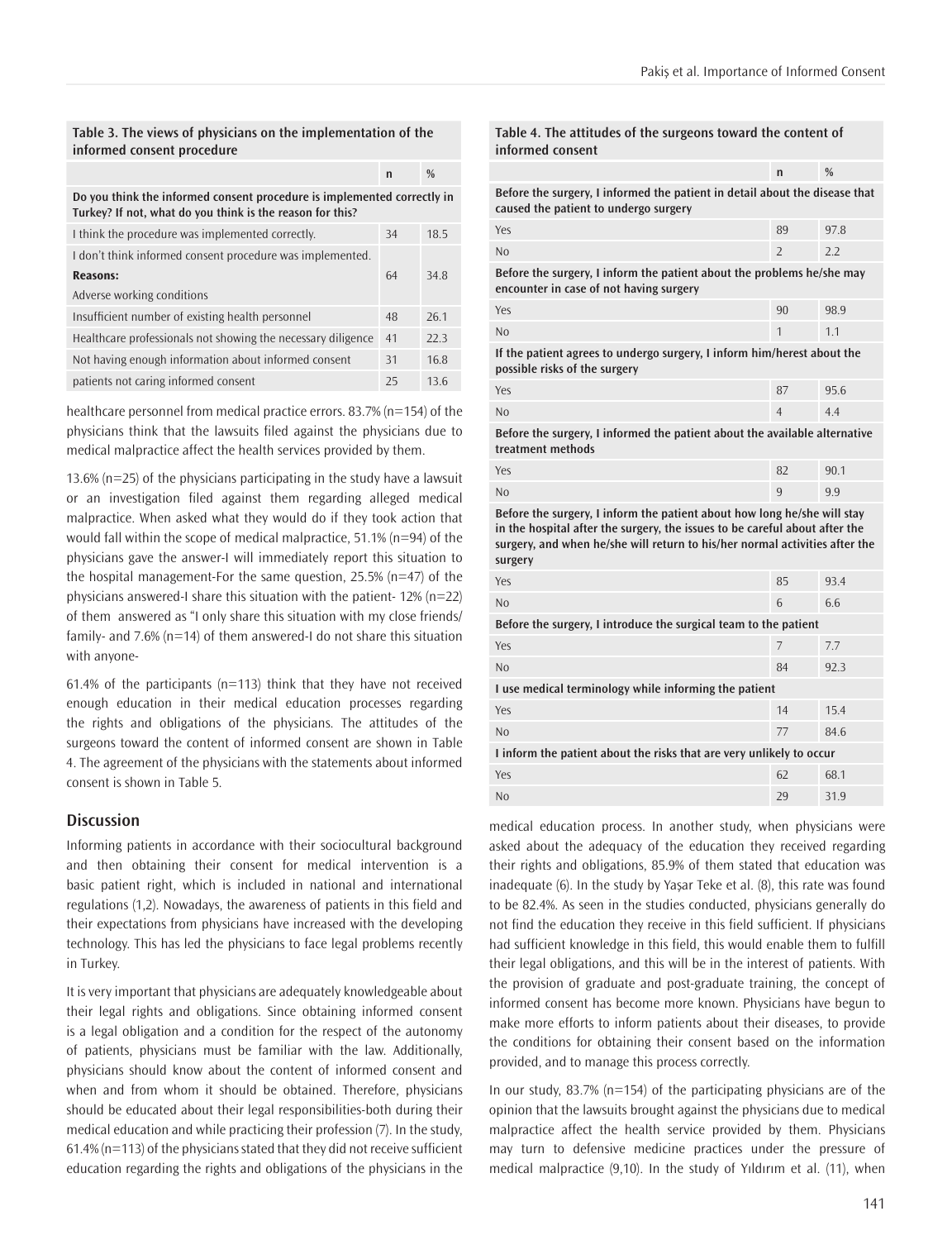| Table 5. The agreement of the physicians with the statements<br>about informed consent                                                                                                                                |                |      |
|-----------------------------------------------------------------------------------------------------------------------------------------------------------------------------------------------------------------------|----------------|------|
|                                                                                                                                                                                                                       | n              | %    |
| Obtaining informed consent before a surgery is a legal right                                                                                                                                                          |                |      |
| I agree                                                                                                                                                                                                               | 175            | 95.1 |
| I do not agree                                                                                                                                                                                                        | 4              | 2.2  |
| I have no idea                                                                                                                                                                                                        | $\overline{2}$ | 1.1  |
| Obtaining informed consent is an indicator of respect for the patients'<br>autonomy                                                                                                                                   |                |      |
| I agree                                                                                                                                                                                                               | 171            | 92.9 |
| I do not agree                                                                                                                                                                                                        | 6              | 3.3  |
| I have no idea                                                                                                                                                                                                        | 5              | 2.7  |
| It is correct to obtain informed consent from the patients before every<br>surgery                                                                                                                                    |                |      |
| I agree                                                                                                                                                                                                               | 175            | 95.1 |
| I do not agree                                                                                                                                                                                                        | 4              | 2.2  |
| I have no idea                                                                                                                                                                                                        | 3              | 1.6  |
| The physician makes the best decision in planning the treatment of the<br>patients, including the surgeries                                                                                                           |                |      |
| I agree                                                                                                                                                                                                               | 102            | 55.4 |
| I do not agree                                                                                                                                                                                                        | 57             | 31   |
| I have no idea                                                                                                                                                                                                        | 23             | 12.5 |
| Physicians should inform the patients about even the smallest risks that<br>may occur during surgery                                                                                                                  |                |      |
| I agree                                                                                                                                                                                                               | 119            | 64.7 |
| I do not agree                                                                                                                                                                                                        | 36             | 19.6 |
| I have no idea                                                                                                                                                                                                        | 23             | 12.5 |
| The consent given by the patient when he/she just comes to the hospital<br>remains valid for all medical interventions to be applied to that patient                                                                  |                |      |
| I agree                                                                                                                                                                                                               | 68             | 37   |
| I do not agree                                                                                                                                                                                                        | 89             | 48.4 |
| I have no idea                                                                                                                                                                                                        | 24             | 13   |
| The patient has the right not to get information from the physician if he/<br>she requests                                                                                                                            |                |      |
| l agree                                                                                                                                                                                                               | 69             | 37.5 |
| I do not agree                                                                                                                                                                                                        | 83             | 45.1 |
| I have no idea                                                                                                                                                                                                        | 25             | 13.6 |
| Even if the patient has information about the health problem he/she has,<br>the physician should provide information                                                                                                  |                |      |
| I agree                                                                                                                                                                                                               | 142            | 77.2 |
| I do not agree                                                                                                                                                                                                        | 24             | 13   |
| I have no idea                                                                                                                                                                                                        | 15             | 8.2  |
| If the physician believes that the patient will be adversely affected if the<br>patient is informed, she may not inform the patient, in this case, this<br>information was retained with the relatives of the patient |                |      |
| l agree                                                                                                                                                                                                               | 76             | 41.3 |
| I do not agree                                                                                                                                                                                                        | 85             | 46.2 |

the participants were asked what impact the concern of being sued for malpractice would have on healthcare, 66.7% of them stated that it would be harmful. When the physicians were asked whether they behaved

I have no idea 21 11.4

recessively in the intervention due to the concern of malpractice, 69.7% of them answered yes (11). This situation actually does not benefit the patients. It is critical to conduct studies to minimize errors in the health system and to organize vocational training and meetings regarding the legal processes in practice.

The physician must inform the patient about the disease, its treatment process of the disease and treatment options. This information should be made in a clear, understandable language and in accordance with the sociocultural background of the patient. Whether the patient understands this information should be checked and their consent should be obtained. During the informed consent process, the physician and patient should be actively involved in the process and patient should decide with his/her free will. In our study, 96.7% (n=178) of the physicians stated that they personally informed the patients before the surgical intervention. In the study of Turla et al. (12), 64.7% of the physicians stated that they obtained consent from their patients before all professional practices. In the study of Jukic et al. (13), just 38% of the physicians stated that they were completely informed about the process of obtaining consent. In our study, 94% of the physicians stated that they informed patients in detail about diseases that caused patients to have surgery before the operation, 96.2% of them stated that they informed patients about the problems they might encounter in case of not having surgery, 94% of them stated that they inform patients about the possible risks of the surgery if the patients agree to have surgery, 85.3% of them stated that they informed patients about the available alternative treatment methods before the surgery, 90.8% of them stated that they informed the patients about how long they will stay in the hospital after the surgery, the points they should be careful after the surgery and when they will return to their normal activities after the surgery. However, 10.9% of the physicians stated that they introduced the surgery team to the patients before surgery, and 15.8% of them stated that they used medical terminology while informing the patients. Nowadays, the awareness of physicians has increased due to the discussions of the issue on different platforms and the legal problems encountered. It can be observed that they care about informing their patients personally and in detail. However, it also appears that there are deficiencies in terms of introducing the surgical team and explaining them in an understandable language without using medical terminology.

In the study, although the participating physicians stated that they informed patients in person and in detail, only 18.5% of them believed that the informed consent procedure was implemented correctly in Turkey. An insufficient number of existing health personnel (26.1%), adverse working conditions (34.8%), healthcare professionals not showing the necessary diligence (22.3%) and patients not caring informed consent (13.6%) are mentioned as possible reasons for this. In a study conducted on healthcare professionals, 47.6% of the interviewees partially agreed that the process of informed consent was applied correctly. In the same study, the reason why informed consent was not implemented at the desired level was attributed to the insufficiency of the number of personnel (33.6%) and adverse working conditions (23.8%). Furthermore, it was seen that 56.6% of the participants considered consent as an assurance of proof, and 62.2% of them shared the opinion that the responsibility for obtaining informed consent belongs to the whole